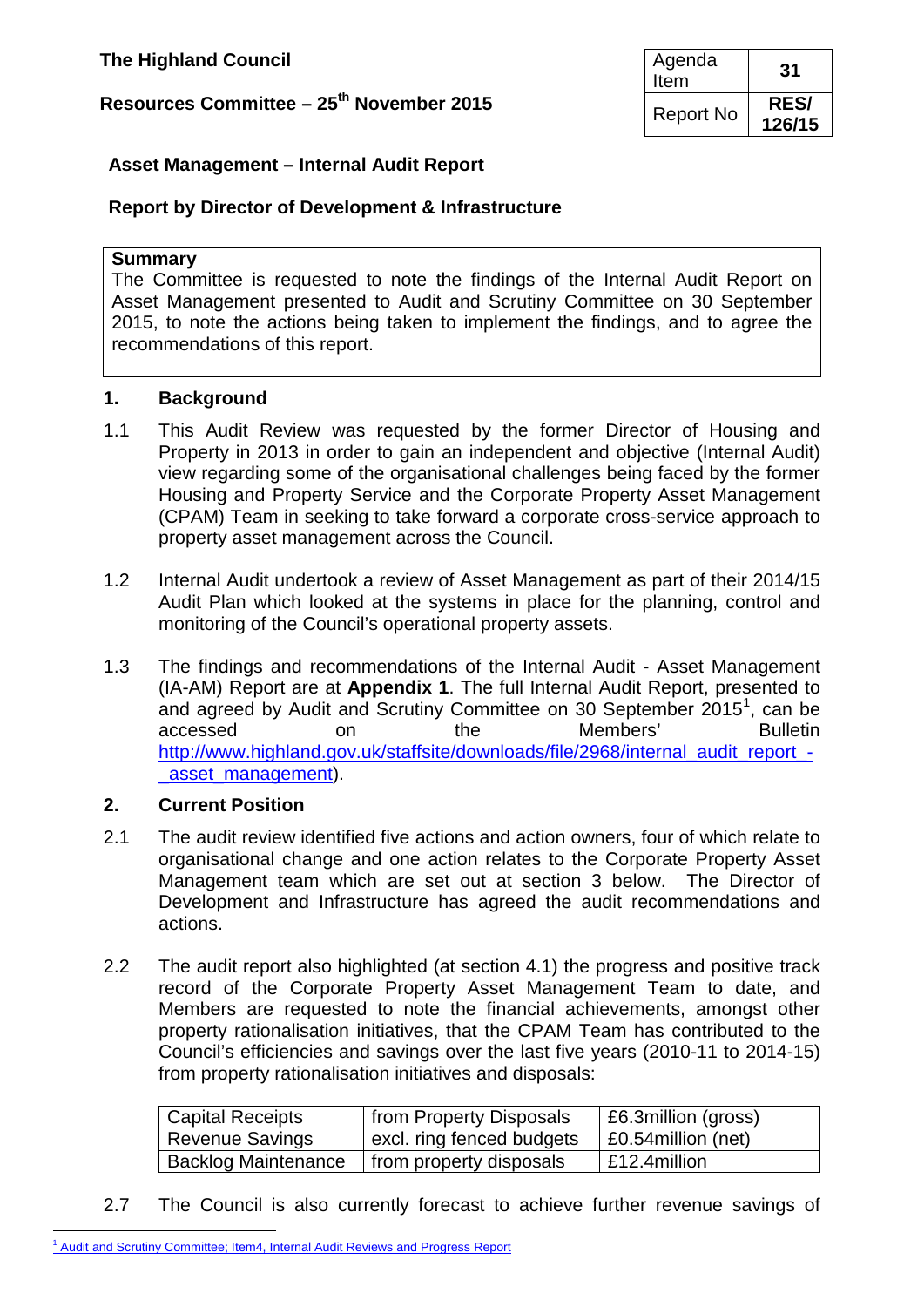£0.568m between 2015-16 and 2018-19 arising from CPAM Team property rationalisation initiatives, and the team continues to focus on identifying further beneficial property rationalisation that will contribute to the Council's overall efficiencies and savings.

#### **3. Actions**

3.1 The following section highlights each of the actions contained within the IA-AM – Action Plan (IA-AM Report, Section 7), which also identifies an Action Owner to take forward and implement the recommended action(s):-

### **Audit Report: Action 4.1.1**

3.2 This action highlights the challenges encountered in gaining early visibility and confirmation of the costs of owning and occupying property that will inform property (dis)investment decision making, and initial discussions have already taken place with the Director of Finance with regard to how the audit recommendations contained in Action 4.1.1 can be progressed by the Finance Service.

#### **Audit Report: Action 4.2.1**

- 3.3 This action highlights that a standard methodology should be put in place for the new Property Manager (Workplace Transformation) Officer post that should include the links between business case approvals (for property changes) obtained by the CPAM Team and the Development and Infrastructure (DI) Service Project Management Team methodologies for delivering property projects; the Council's policy requirements in relation to the Financial Regulations (s25) and officers involved in project delivery.
- 3.4 The Property Manager (Workplace Transformation) Officer post reports into the DI-Programme Manager who, as Action Owner, is tasked with taking the recommended audit action forward. Progress has already been made with regard to Actions 4.2.1 (1) and (2) and clarifying the role of this new post role in the delivery of property projects.

## **Audit Report: Action 4.2.2**

- 3.5 This action highlights that consideration should be given to combining and consolidating individual Office Rationalisation Project Boards into a single governance board for office transformation projects, or into the Asset Management Project Board (with a new remit and composition).
- 3.6 The Audit Report notes that a report bringing forward a proposal and recommendation for a single office transformation programme board has been previously prepared for consideration, and that the Director of Development and Infrastructure will be reviewing this alongside the role, remit and membership of the Asset Management Project Board to strengthen the role of the board in relation to property matters.

## **Audit Report: Action 4.3.1**

- 3.7 This action highlights the requirement for a standard methodology that the CPAM Team must follow when seeking information for property reviews/projects from other Council/Corporate initiatives.
- 3.8 This review has already taken place and a standard methodology is under development for implementation this year.

## **Audit Report: Action 4.4.1**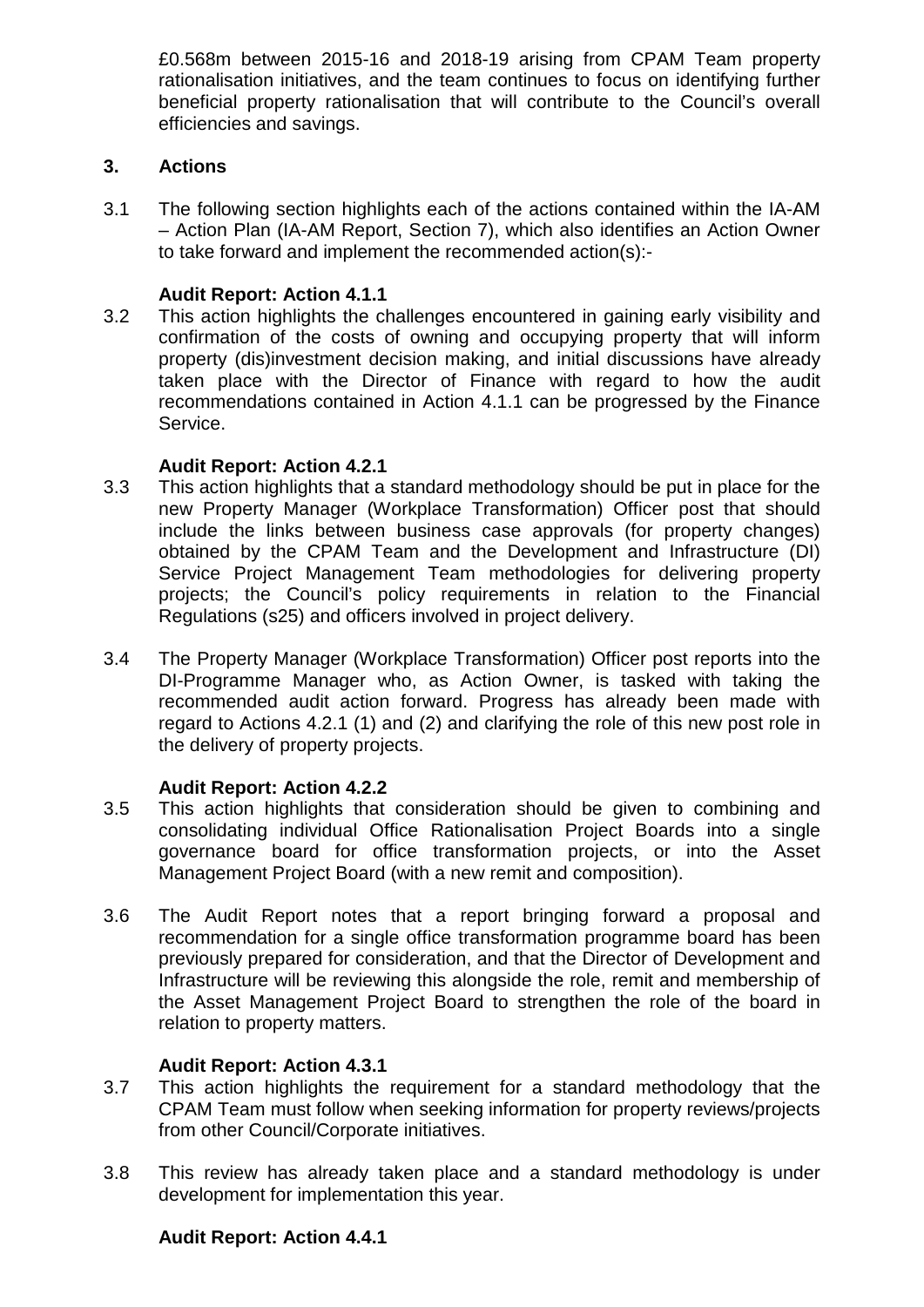- 3.9 This action highlights that the Asset Management-Target Operating Model (AM-TOM)<sup>[2](#page-0-1)</sup> (agreed by Resources Committee (RES-106-10; 18 August 2010) has not yet been fully implemented. This has been due in part to organisational and service changes, competing priorities and resource pressures that have occurred in the intervening period, 2012-13 - 2014-15.
- 3.10 The agreed Asset Management-Target Operating Model, identified as part of a CIPFA Property Review of the Council's Asset Management approaches, summarises the "cross-organisational" changes required to adopt a corporate property asset management approach across the Council.
- 3.11 Members are invited to note at **Appendix 2** the current position with regard to Asset Management – Target Operating Model Actions, Action Owners and Action Status. 12 of the 31 AM-TOM recommendations have been completed. Some of the current incomplete actions need to be revisited and reviewed due to organisational and service changes that have taken place since the AM-TOM was initially agreed by Committee.
- [3](#page-2-0).12 The Resources Committee report (RES-106-10; 18 August 2010)<sup>3</sup> highlighted that an Executive Officer of the Council should be designated as the "Corporate Property Officer" (a role description is included at **Appendix 3**) who has overall responsibility for managing the Council's general fund property assets.

The Committee is requested to:

- 3.13
- confirm agreement that the Director of Development and Infrastructure shall be the designated "Corporate Property Officer";
- agree that the Corporate Property Officer is responsible for ensuring that the actions contained within the Asset Management – Target Operating Model (**Appendix 2**) and this Internal Audit - Asset Management report (**Appendix 1**) are progressed by Action Owners to a satisfactory completion; and
- agree that the Action Owners identified in the Asset Management Target Operating Model (**Appendix 2**) and the Internal Audit - Asset Management report (**Appendix 1**) progress and report completion of their respective actions to the Asset Management Project Board to a timescale agreed with the Corporate Property Officer.

#### 4. **Implications**

#### 4.1 **Resource**

Resource implications will need to be assessed and secured by individual Action Owners (within the AM-TOM and IA-AM Action Plan) as part of their individual action plans to be agreed with the Corporate Property Officer/Asset Management Project Board to progress and complete their individual actions.

## 4.2 **Risk**

The actions contained within the AM-TOM and IA-AM Report, identified by independent parties, are aimed at improving how the Council manages its general fund property portfolio. If the actions are not completed, the Council will be less likely to be able to identify and realise property rationalisation opportunities in its property portfolio that are based on sound investment/financial decision making.

Resources Committee (RES-106-10; 18<sup>th</sup> [August 2010\): Review of Asset Management by CIPFA.](http://www.highland.gov.uk/download/meetings/id/40425/item19res10610pdf)

<span id="page-2-0"></span>Resources Committee (RES-106-10; 18<sup>th</sup> [August 2010\): Review of Asset Management by CIPFA.](http://www.highland.gov.uk/download/meetings/id/40425/item19res10610pdf)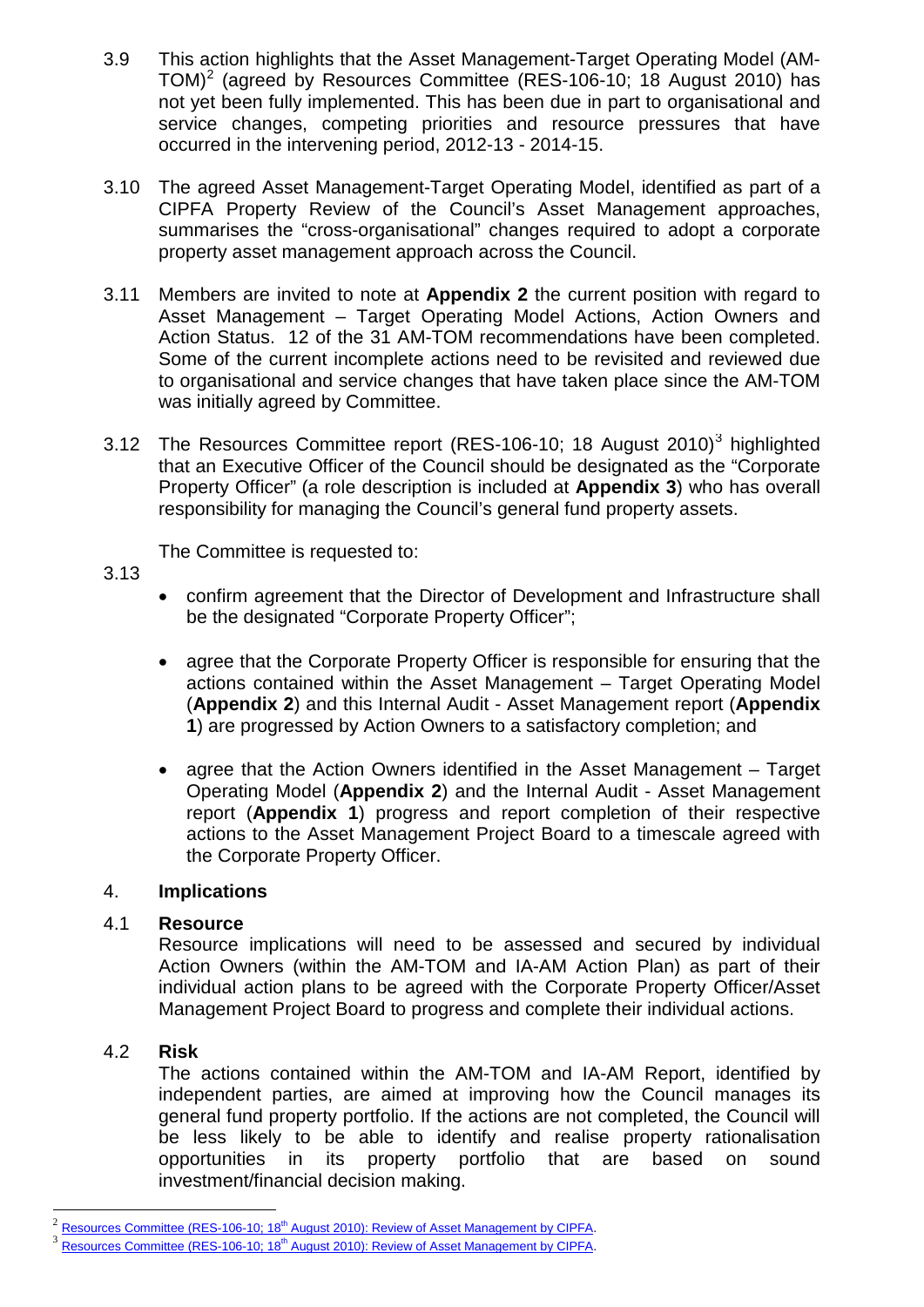4.3 **Equalities, Gaelic, Rural, Legal, and Climate Change/Carbon Clever**

There are no equality, Gaelic, rural, legal or climate change/Carbon Clever implications arising from this report.

### **Recommendations**

The Resources Committee is requested to:

- **note** the findings of the Internal Audit Report on Asset Management presented to Audit and Scrutiny Committee on 30 September 2015 and the actions being taken to implement the report findings;
- **note** (at **Appendix 2**) the current position with regard to Asset Management Target Operating Model Actions, Action Owners and Action Status;
- **agree** that the Director of Development and Infrastructure shall be the designated "Corporate Property Officer" of the Council;
- **agree** that the Corporate Property Officer is responsible for ensuring that the actions contained within the Asset Management – Target Operating Model (**Appendix 2**) and the Internal Audit - Asset Management report (**Appendix 1**) are progressed by Action Owners to a satisfactory completion; and
- **agree** that the Action Owners identified in the Asset Management Target Operating Model (**Appendix 2**) and the Internal Audit - Asset Management report (**Appendix 1**) progress and report completion of their respective actions to the Asset Management Project Board to a timescale agreed with the Corporate Property Officer.

Designation: Director of Development & Infrastructure

Date: 3<sup>rd</sup> November 2015

Author: Graham Bull, Corporate Property Asset Manager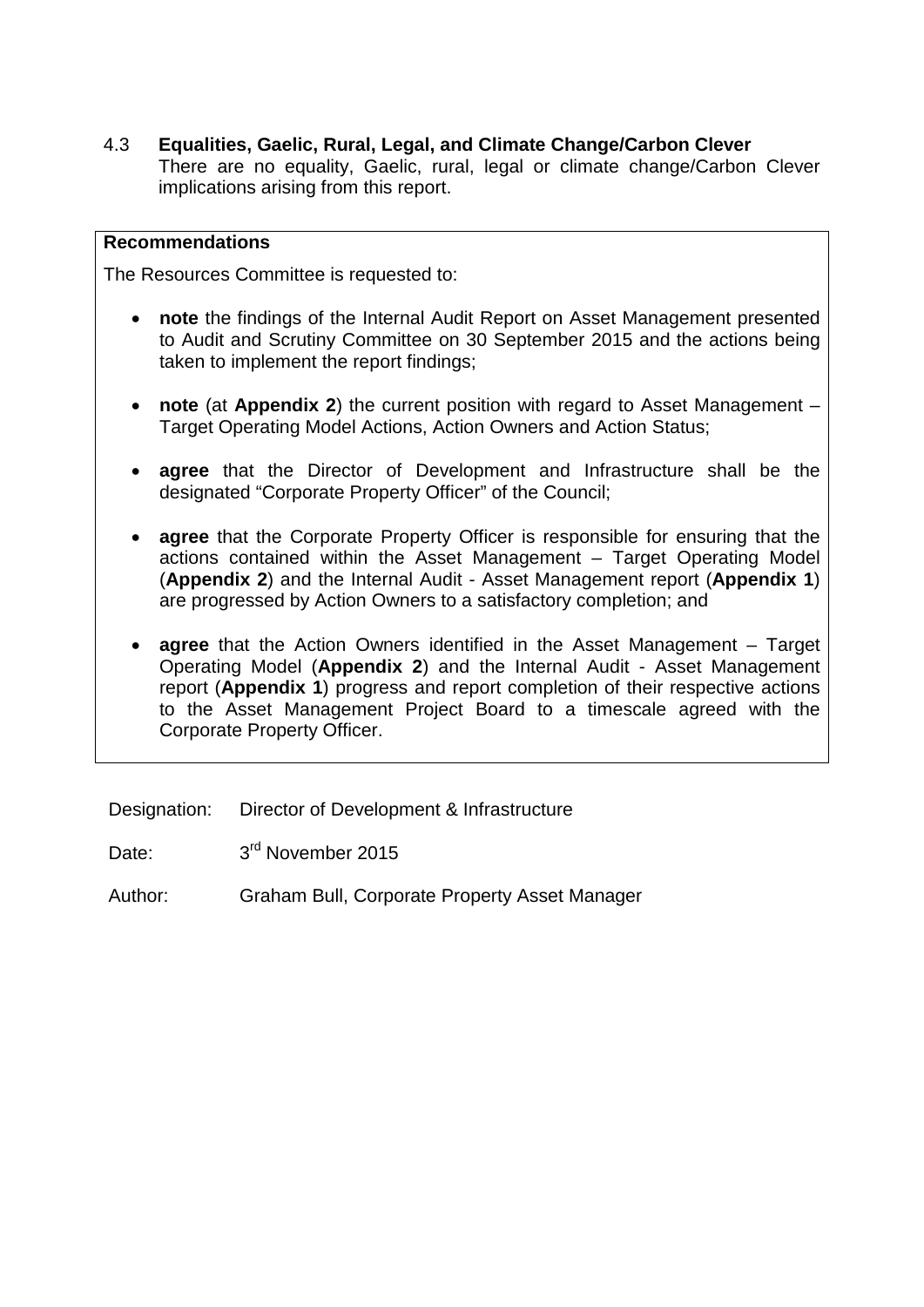

## **CONFIDENTIAL**

# **INTERNAL AUDIT FINAL REPORT**

## DEVELOPMENT & INFRASTRUCTURE SERVICE

ASSET MANAGEMENT

David Martin Internal Audit Finance Service

**AUTHOR DISTRIBUTION**

Director of Development & Infrastructure Director of Finance Head of Corporate Finance, Finance Service Acting Head of Property, Development & Infrastructure Corporate Property Asset Manager, Development & Infrastructure Programme Manager, Development & Infrastructure Service Finance Managers, Finance Service Audit Scotland

**DRAFT DATE:** 14/07/15 **REF:** HED04/002.bf **FINAL DATE:** 22/09/15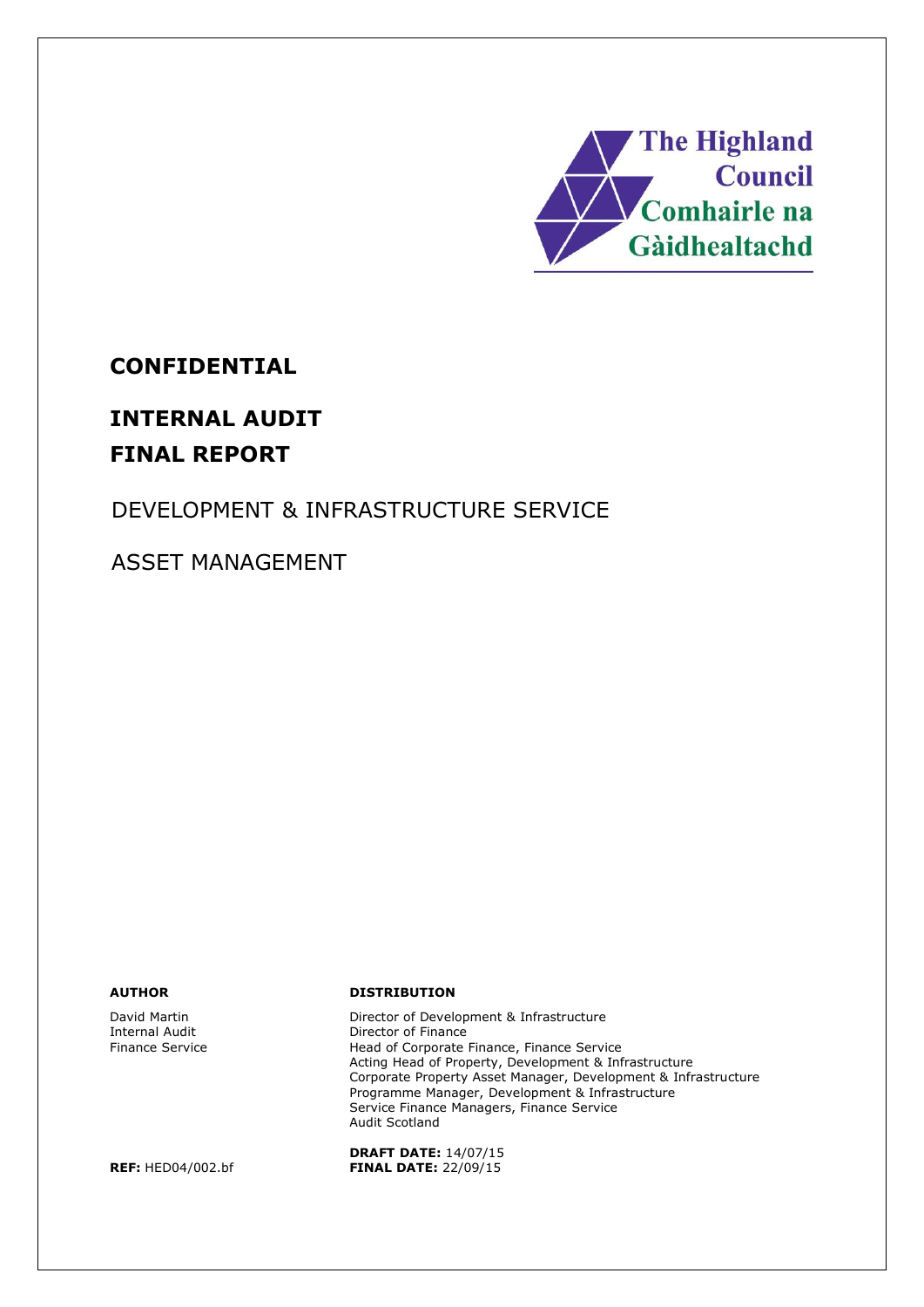#### **7. ACTION PLAN**

The Action Plan contains **5** recommendations as follows:

| Description                                                                                     | <b>Priority</b> | Number |
|-------------------------------------------------------------------------------------------------|-----------------|--------|
| Major issues that managers need to address as a matter of urgency.                              | High            |        |
| Important issues that managers should address and will benefit the Organisation if implemented. | Medium          | ے      |
| Minor issues that are not critical but managers should address.                                 | Low             |        |
| <b>Total recommendations</b>                                                                    |                 |        |

|                       |              |                                                                                                                                                                                                                                                                                                                                                                                                                                                                                                                                                                                                                             |                                                                                                                                                                                                                                                                                                                                                                                                                                                                                                                                                                                                                                                                                                                                                                   |                                                                                                                                                                         | <b>IMPLEMENTATION</b>                                                                                                                                                                                                                    |                              |
|-----------------------|--------------|-----------------------------------------------------------------------------------------------------------------------------------------------------------------------------------------------------------------------------------------------------------------------------------------------------------------------------------------------------------------------------------------------------------------------------------------------------------------------------------------------------------------------------------------------------------------------------------------------------------------------------|-------------------------------------------------------------------------------------------------------------------------------------------------------------------------------------------------------------------------------------------------------------------------------------------------------------------------------------------------------------------------------------------------------------------------------------------------------------------------------------------------------------------------------------------------------------------------------------------------------------------------------------------------------------------------------------------------------------------------------------------------------------------|-------------------------------------------------------------------------------------------------------------------------------------------------------------------------|------------------------------------------------------------------------------------------------------------------------------------------------------------------------------------------------------------------------------------------|------------------------------|
| <b>REPORT</b><br>REF. | <b>GRADE</b> | <b>FINDING</b>                                                                                                                                                                                                                                                                                                                                                                                                                                                                                                                                                                                                              | <b>RECOMMENDATION</b>                                                                                                                                                                                                                                                                                                                                                                                                                                                                                                                                                                                                                                                                                                                                             | <b>MANAGEMENT</b><br><b>AGREED ACTION</b>                                                                                                                               | <b>RESPONSIBLE</b><br><b>OFFICER</b>                                                                                                                                                                                                     | <b>TARGET</b><br><b>DATE</b> |
| 4.1.1                 | Medium       | The financial ledger does not list a<br>cost centre for every property. This<br>then causes difficulties in obtaining<br>property costs, in identifying high<br>cost/financially poor performing<br>properties that can be targeted for<br>review/option appraisal by the<br>CPAM potentially leading to more<br>dis-<br>robust<br>investment<br>and<br>investment decision making by<br>Members,<br>officers<br>and<br>and<br>calculating savings<br>objectives.<br>However, it is possible to have an<br>analysis code for each cost centre<br>with the address of the building in<br>the new financial system (Integra). | $(1)$ A joint review should look at the<br>possibility of implementing a cost<br>centre for each Council owned<br>occupied building. This should be a<br>joint-project between the Finance<br>Service and the Development &<br>Infrastructure Service. It should<br>the<br>practicalities<br>of l<br>assess<br>maintaining the coding structure and<br>the financial data.<br>(2) A review of the building revenue<br>information received by the Council<br>should take place to ensure it can be<br>easily coded using the proposed new<br>cost centre structure, including any<br>limitations with the cost information<br>restricting the effectiveness of the<br>cost centre structure. It is not to<br>change the billing arrangements<br>already in place. | Development<br>&<br>will<br>Infrastructure<br>with<br>the<br>work<br>Finance Service on<br>this review, looking<br>the<br>at<br>most<br>appropriate<br>buildings first. | Acting Head of<br>Property,<br>&<br>Development<br>Infrastructure.<br>Corporate<br>Property<br>Asset<br>Manager,<br>$\mathsf{R}_{\mathsf{I}}$<br>Development<br>Infrastructure<br>Service Finance<br>Managers,<br><b>Finance Service</b> | 31/12/16                     |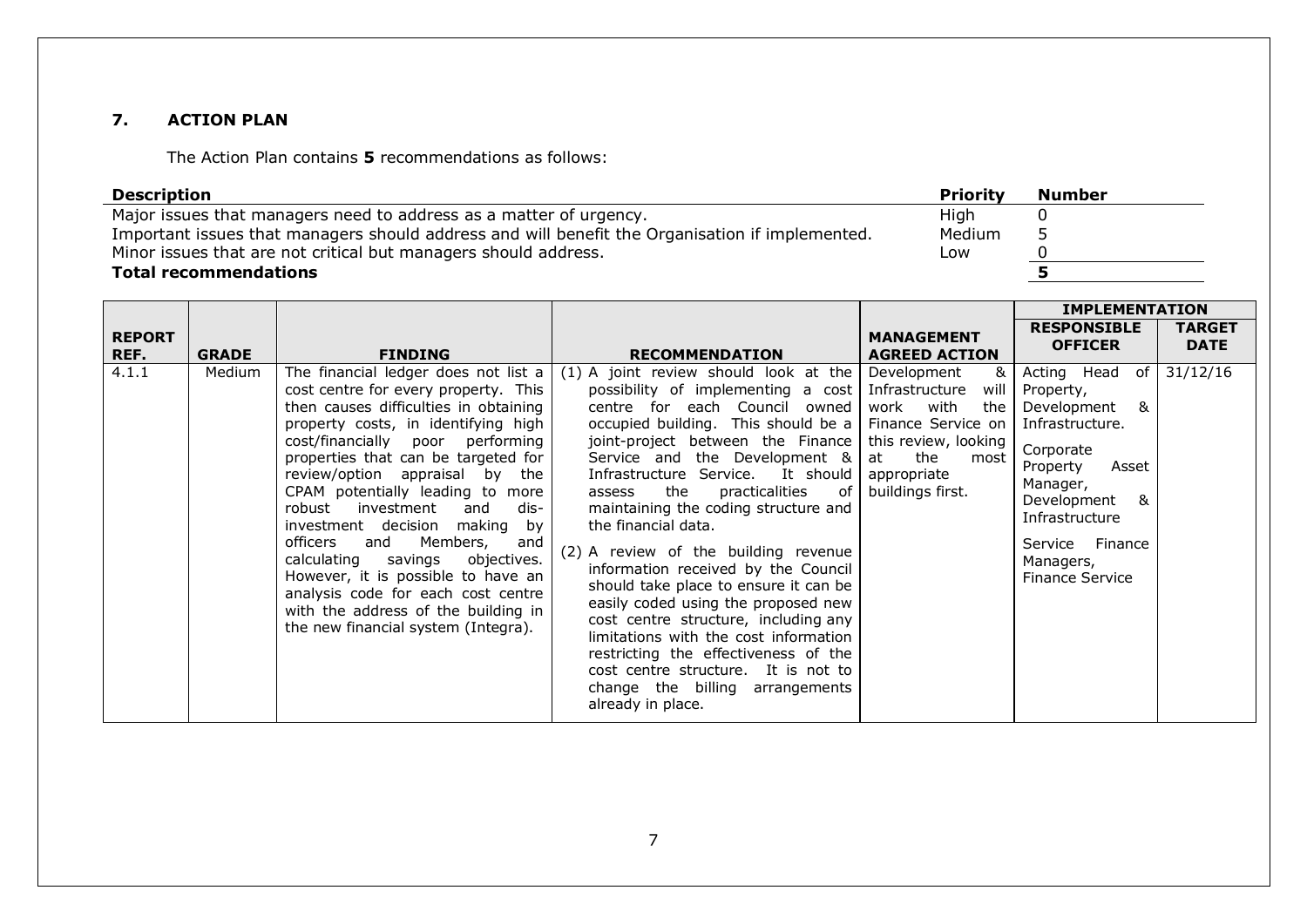|                       |              |                                                                                                                                                                                                                                                                                                                                                                                                                                                                                                                                                               |                                                                                                                                                                                                                                                                                                                                                                                                                                                                                                                                          |                                                                                                                                                                                                                                                                                                                                                                                                                                                                                                                                                                                                                                              | <b>IMPLEMENTATION</b>                                                                                                                   |                              |
|-----------------------|--------------|---------------------------------------------------------------------------------------------------------------------------------------------------------------------------------------------------------------------------------------------------------------------------------------------------------------------------------------------------------------------------------------------------------------------------------------------------------------------------------------------------------------------------------------------------------------|------------------------------------------------------------------------------------------------------------------------------------------------------------------------------------------------------------------------------------------------------------------------------------------------------------------------------------------------------------------------------------------------------------------------------------------------------------------------------------------------------------------------------------------|----------------------------------------------------------------------------------------------------------------------------------------------------------------------------------------------------------------------------------------------------------------------------------------------------------------------------------------------------------------------------------------------------------------------------------------------------------------------------------------------------------------------------------------------------------------------------------------------------------------------------------------------|-----------------------------------------------------------------------------------------------------------------------------------------|------------------------------|
| <b>REPORT</b><br>REF. | <b>GRADE</b> | <b>FINDING</b>                                                                                                                                                                                                                                                                                                                                                                                                                                                                                                                                                | <b>RECOMMENDATION</b>                                                                                                                                                                                                                                                                                                                                                                                                                                                                                                                    | <b>MANAGEMENT</b><br><b>AGREED ACTION</b>                                                                                                                                                                                                                                                                                                                                                                                                                                                                                                                                                                                                    | <b>RESPONSIBLE</b><br><b>OFFICER</b>                                                                                                    | <b>TARGET</b><br><b>DATE</b> |
| 4.2.1                 | Medium       | <b>CPAM</b><br>for<br>planning<br>property<br>committee<br>projects,<br>prior<br>to<br>approval. However, a delay in the<br>implementation of the Fort William<br>office move has highlighted a<br>missing link between the business<br>case and funding approval and<br>implementation of projects.<br>Α<br>Project<br>Manager<br>(Workplace<br>Transformation) officer post<br>has<br>been created to close this link,<br>however procedures for their role<br>within the process of property<br>projects have yet to be fully<br>developed and documented. | A standard methodology is used by $(1)$ A standard methodology for the<br>Manager<br>Project<br>(Workplace<br>Transformation) Officer post should<br>be put in place.<br>(2) The methodology should include<br>links from the CPAM methodology<br>and then lead into the project<br>management team's methodology.<br>(3) The methodology should also include<br>the Council policy requirements for<br>those involved in the project (e.g.<br>Financial Regulations section 25),<br>which would include qualifications<br>and training. | $(1)$ & $(2)$ – There<br>is a Job and person<br>Specification that<br>defines the role. A<br>standard<br>methodology<br>is<br>currently<br>in<br>development<br>and<br>that<br>will<br>be<br>reviewed<br>and<br>this<br>updated<br>as<br>Property<br>new<br>Manager<br>(Workplace<br>Transformation)<br>role develops.<br>(3)<br>The<br>methodology<br>will<br>include<br>the<br>Council's<br>policy<br>requirements<br>in<br>relation<br>to<br>Financial<br>Regulations,<br>training<br>and<br>development.<br>$On-$<br>going training and<br>development<br>will<br>be reviewed<br>as<br>of<br>part<br>the<br>ERD<br>Council's<br>process. | Programme<br>Manager,<br>8 <sub>k</sub><br>Development<br>Infrastructure<br>Programme<br>Manager,<br>&<br>Development<br>Infrastructure | 30/11/15<br>Ongoing          |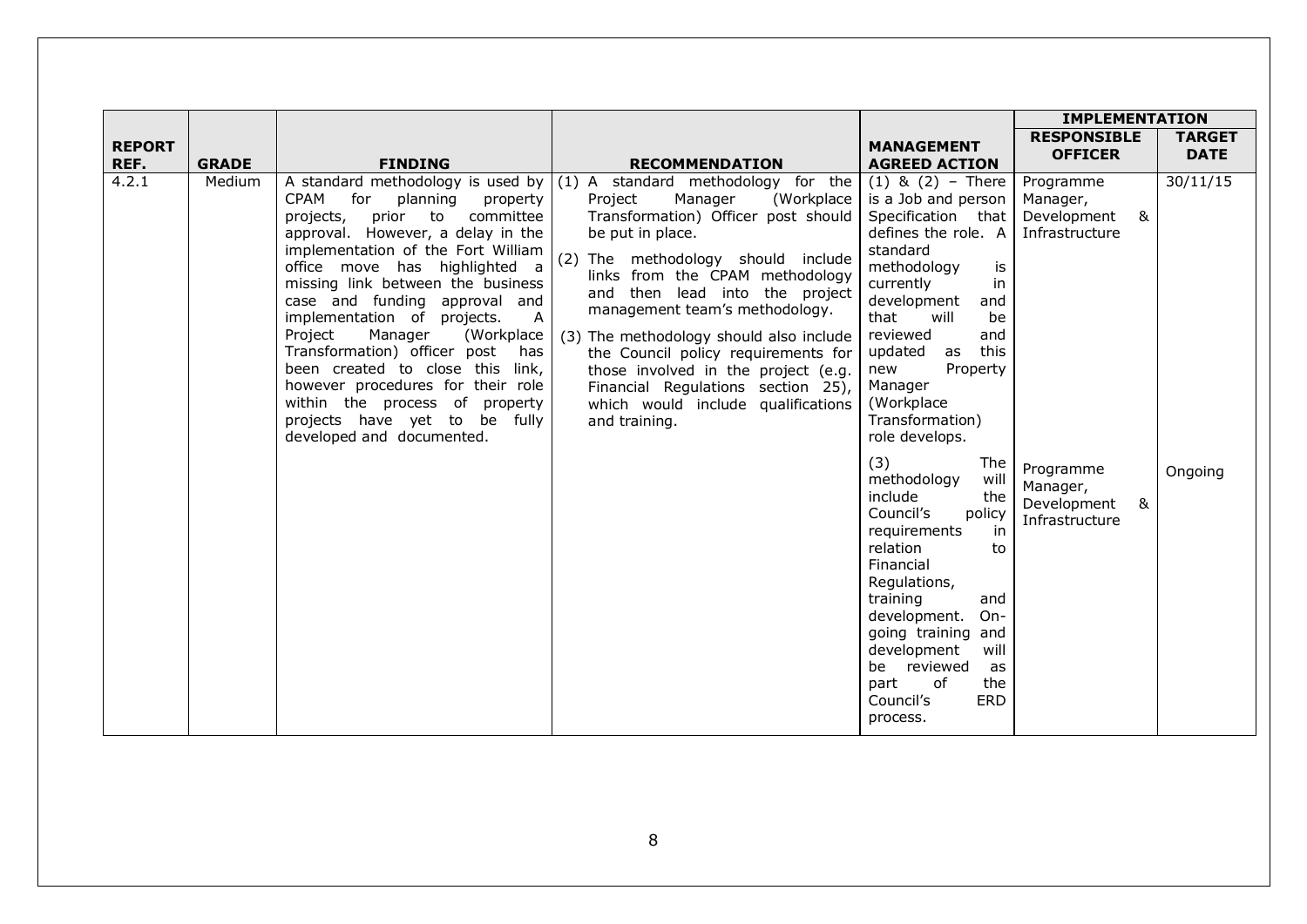|                       |              |                                                                                                                                                                                                                                                                                                                                          |                                                                                                                                                                                                                                                                                                         |                                                                                                                                                                                                                                                                                                                                                                                                                                                        | <b>IMPLEMENTATION</b>                                             |                              |
|-----------------------|--------------|------------------------------------------------------------------------------------------------------------------------------------------------------------------------------------------------------------------------------------------------------------------------------------------------------------------------------------------|---------------------------------------------------------------------------------------------------------------------------------------------------------------------------------------------------------------------------------------------------------------------------------------------------------|--------------------------------------------------------------------------------------------------------------------------------------------------------------------------------------------------------------------------------------------------------------------------------------------------------------------------------------------------------------------------------------------------------------------------------------------------------|-------------------------------------------------------------------|------------------------------|
| <b>REPORT</b><br>REF. | <b>GRADE</b> | <b>FINDING</b>                                                                                                                                                                                                                                                                                                                           | <b>RECOMMENDATION</b>                                                                                                                                                                                                                                                                                   | <b>MANAGEMENT</b><br><b>AGREED ACTION</b>                                                                                                                                                                                                                                                                                                                                                                                                              | <b>RESPONSIBLE</b><br><b>OFFICER</b>                              | <b>TARGET</b><br><b>DATE</b> |
| 4.2.2                 | Medium       | Separate boards have been set up<br>for office rationalisation projects.<br>There is scope to improve efficiency<br>and share good practice if these are<br>brought together into one board.<br>A CPAM report bringing forward this<br>proposal and recommendation has<br>been prepared and submitted for<br>consideration (19/06/2014). | Consideration<br>should<br>be<br>given to<br>combining and consolidating individual<br>Office Project Boards and bringing them<br>under the control of a single governance<br>board for office transformation projects,<br>or the Asset Management Project Board<br>(with a new remit and composition). | A review is to be<br>undertaken of the<br>remits,<br>roles,<br>composition<br>and<br>arrangements for a<br>number<br>of<br>existing/proposed<br>property<br>governance boards<br>(including<br>Asset<br>Management<br>Project<br>Board,<br>Capital Programme<br>Office<br>Board,<br>Transformation<br>Projects<br>and<br>Property<br>Compliance)<br>that<br>will be aligned with<br>the Council's Asset<br>Management<br>Target<br>Operating<br>Model. | of<br>Director<br>8 <sub>k</sub><br>Development<br>Infrastructure | 31/03/16                     |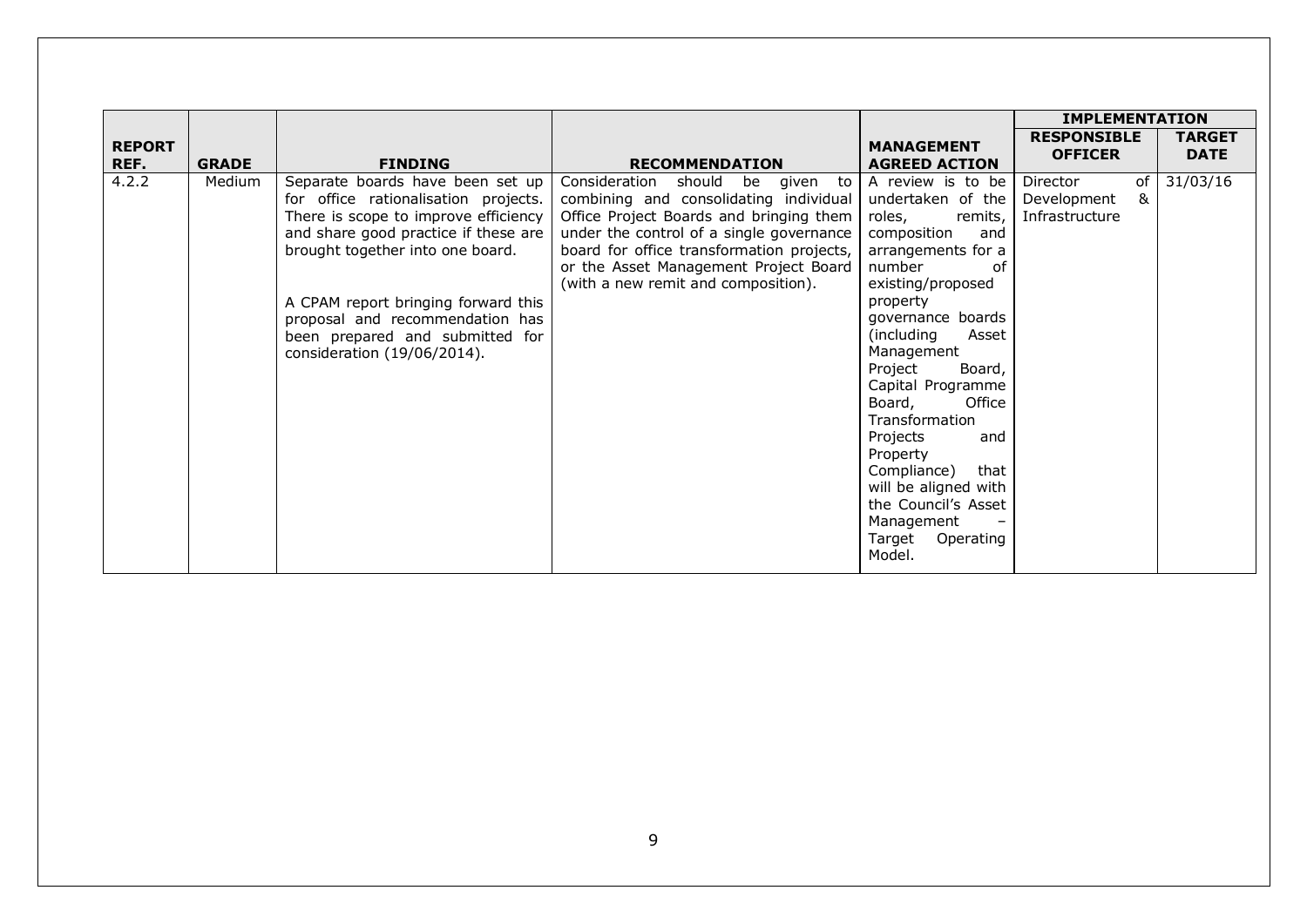|                       |              |                                                                                                                                                                                                                                                                                                                                                                                                                                                                                                                                                                                                                                                                                          |                                                                                                                                                                                                                                                 |                                                                                                | <b>IMPLEMENTATION</b>                                                            |                              |
|-----------------------|--------------|------------------------------------------------------------------------------------------------------------------------------------------------------------------------------------------------------------------------------------------------------------------------------------------------------------------------------------------------------------------------------------------------------------------------------------------------------------------------------------------------------------------------------------------------------------------------------------------------------------------------------------------------------------------------------------------|-------------------------------------------------------------------------------------------------------------------------------------------------------------------------------------------------------------------------------------------------|------------------------------------------------------------------------------------------------|----------------------------------------------------------------------------------|------------------------------|
| <b>REPORT</b><br>REF. | <b>GRADE</b> | <b>FINDING</b>                                                                                                                                                                                                                                                                                                                                                                                                                                                                                                                                                                                                                                                                           | <b>RECOMMENDATION</b>                                                                                                                                                                                                                           | <b>MANAGEMENT</b><br><b>AGREED ACTION</b>                                                      | <b>RESPONSIBLE</b><br><b>OFFICER</b>                                             | <b>TARGET</b><br><b>DATE</b> |
| 4.3.1                 | Medium       | $CIP-AM$ was one of the Corporate<br>Improvement Programme (CIP)<br>projects, prior to its closure on<br>31/03/15. Other CIP projects and<br>strategies (e.g. Mobile & Flexible<br>working, Information Management<br>and Customer Engagement, and the<br>Reduction<br>Carbon<br>strategy)<br>produced valuable information that<br>could be input into the Area<br>Property Asset Reviews and also to<br>individual property projects. This<br>would assist in determining floor<br>space and facility requirements.<br>Also other Council priorities, such as<br>Carbon Reduction, would benefit by<br>ensuring the Council uses fewer<br>buildings that are more energy<br>efficient. | Once the initiatives to be developed<br>under the TSP are known, the standard<br>methodology should be amended to<br>clearly state the procedure staff must<br>follow when seeking information for<br>property projects from other initiatives. | This has<br>been  <br>reviewed<br>and a<br>standard<br>will<br>methodology<br>be put in place. | Corporate<br>Property<br>Asset<br>Manager,<br>&<br>Development<br>Infrastructure | 30/11/15                     |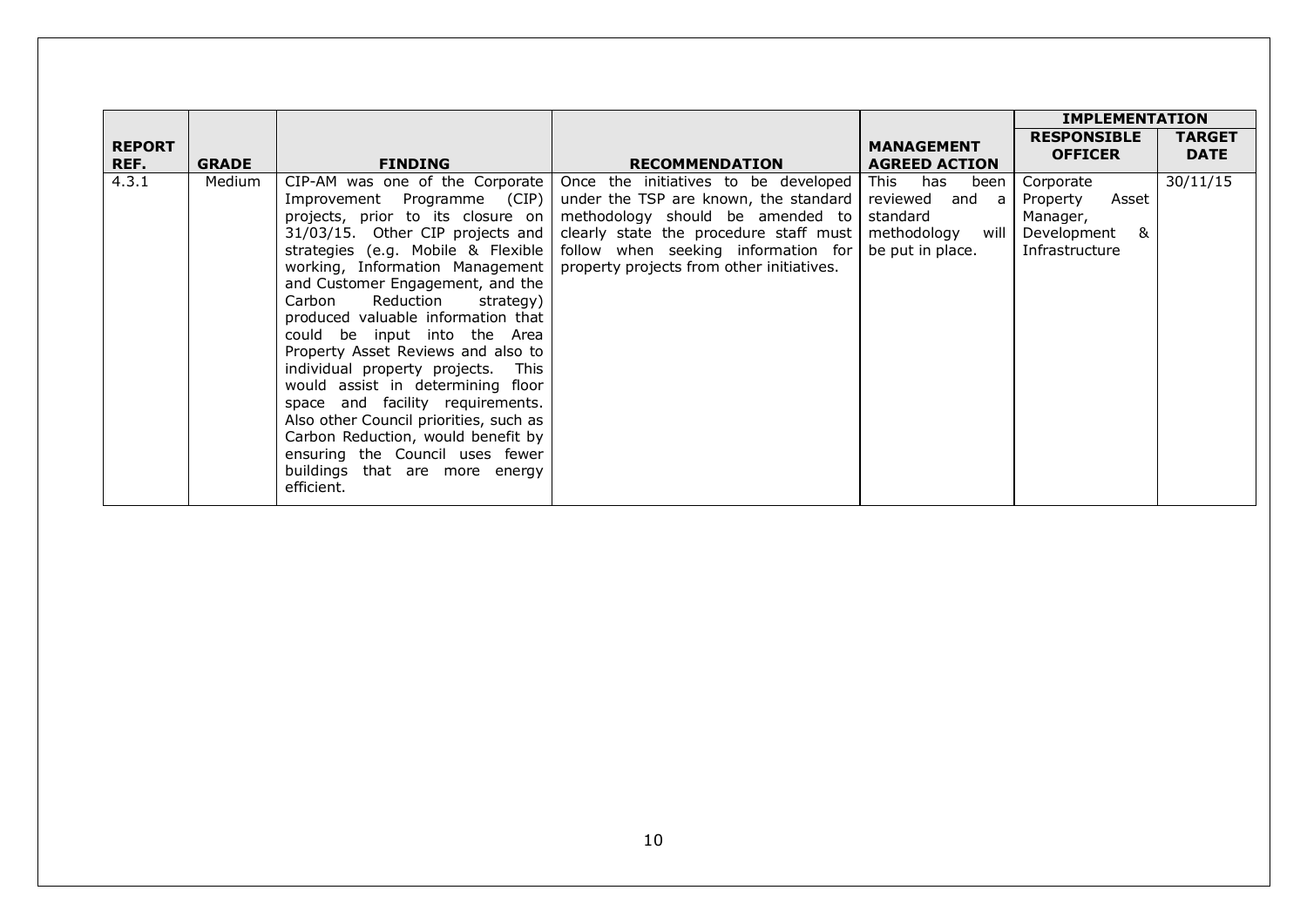|                       |              |                                                                                                                                                                                                                                                                                                                                                                                                                                                                                                                                                                                                                                                                                                                                                                                                                                                                       |                                                                                                                                                                                                                             |                                                                                                                                                                                                                                                                                                                                                                                                          | <b>IMPLEMENTATION</b>                                                                 |                              |
|-----------------------|--------------|-----------------------------------------------------------------------------------------------------------------------------------------------------------------------------------------------------------------------------------------------------------------------------------------------------------------------------------------------------------------------------------------------------------------------------------------------------------------------------------------------------------------------------------------------------------------------------------------------------------------------------------------------------------------------------------------------------------------------------------------------------------------------------------------------------------------------------------------------------------------------|-----------------------------------------------------------------------------------------------------------------------------------------------------------------------------------------------------------------------------|----------------------------------------------------------------------------------------------------------------------------------------------------------------------------------------------------------------------------------------------------------------------------------------------------------------------------------------------------------------------------------------------------------|---------------------------------------------------------------------------------------|------------------------------|
| <b>REPORT</b><br>REF. | <b>GRADE</b> | <b>FINDING</b>                                                                                                                                                                                                                                                                                                                                                                                                                                                                                                                                                                                                                                                                                                                                                                                                                                                        | <b>RECOMMENDATION</b>                                                                                                                                                                                                       | <b>MANAGEMENT</b><br><b>AGREED ACTION</b>                                                                                                                                                                                                                                                                                                                                                                | <b>RESPONSIBLE</b><br><b>OFFICER</b>                                                  | <b>TARGET</b><br><b>DATE</b> |
| 4.4.1                 | Medium       | The AM-Target Operating Model<br>(agreed by Resources Committee,<br>August 2010), which summarises<br>the "Cross-Organisational" changes<br>and<br>improvements<br>required<br>following a CIPFA Property review of<br>the Council's Asset Management<br>Approaches, has not been fully<br>implemented, due in<br>part to<br>organisational changes<br>(during<br>2013-14; 2014-15); competing<br>priorities and resources issues.<br>One recommendation from this<br>review was to develop Service Asset<br>Management Plans, however in<br>2012 the Asset Management project<br>board agreed to an alternative more<br>pragmatic Strategic Area Property<br>Review. The Inverness Area Asset<br>Management Plan was agreed by<br>Resources Committee (Nov 2014),<br>and the Lochaber Area Asset<br>Management Plan was agreed by<br>Resources Committee (May 2015). | The AM-Target Operating Model should<br>by Senior<br>reviewed<br>Service<br>be<br>Management to ensure that it remains<br>current and relevant to the Council, and,<br>once reviewed, recommendations fully<br>implemented. | AM-Target<br>The<br>Operating<br>Model<br>will be reviewed by<br>Senior<br>Development<br>8x I<br>Infrastructure<br>Service<br>Management<br>to<br>it<br>that<br>ensure<br>remains<br>current<br>and relevant to the<br>Council's<br>current<br>priorities.<br>Once<br>has<br>the model<br>been reviewed, an<br>action plan will be<br>developed to fully<br>implement<br>any<br>outstanding<br>actions. | Director<br>0f<br>&<br>Development<br>Infrastructure<br>of<br>Acting Head<br>Property | 31/12/15                     |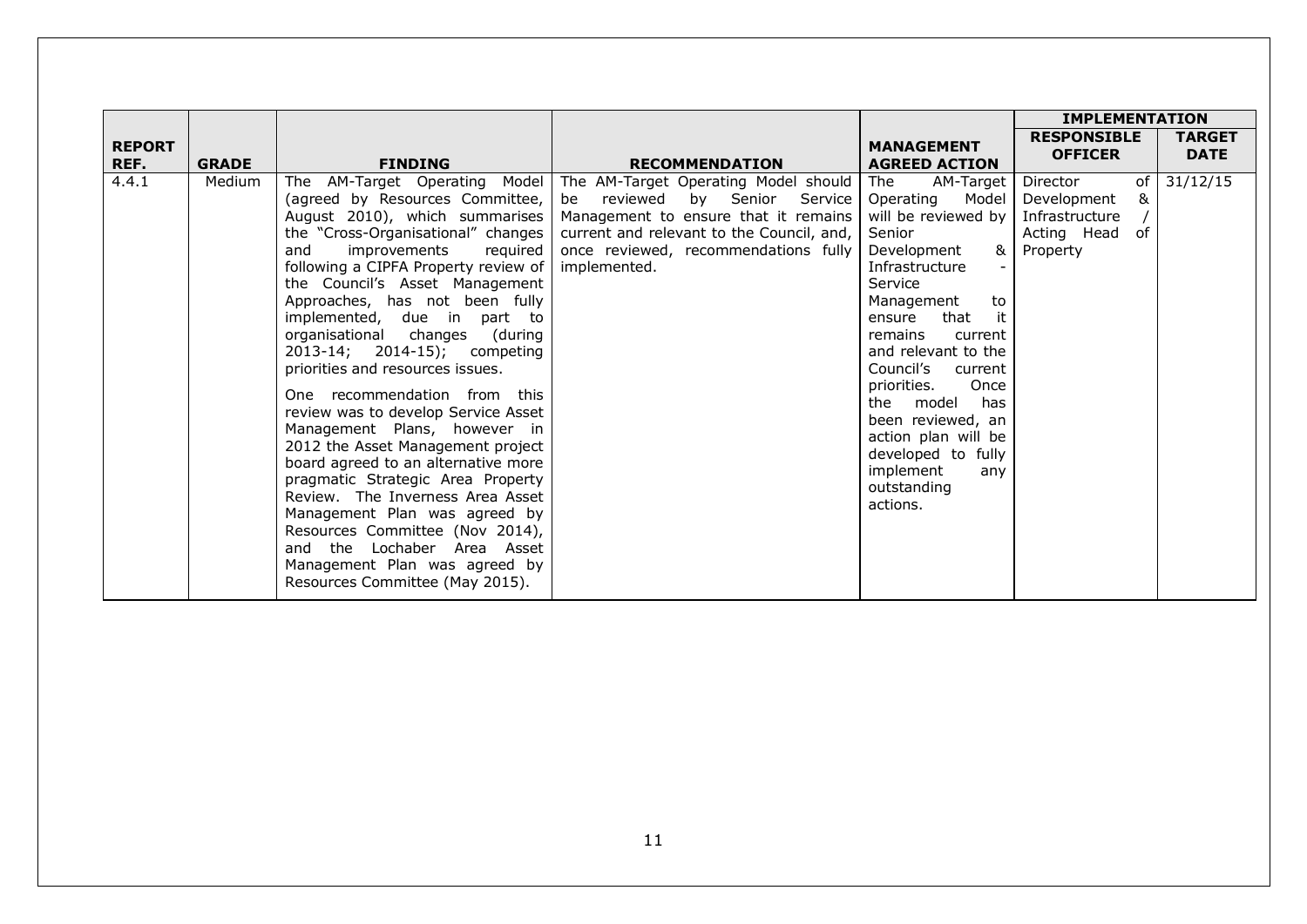## **Appendix 1**

## **Internal Audit Opinion**

| <b>Level</b>                 | <b>Definition</b>                                                                                                                                                                                                                                                               |
|------------------------------|---------------------------------------------------------------------------------------------------------------------------------------------------------------------------------------------------------------------------------------------------------------------------------|
| <b>Full Assurance</b>        | There is a sound system of control designed to achieve the<br>system objectives and the controls are being consistently<br>applied.                                                                                                                                             |
| <b>Substantial Assurance</b> | While there is generally a sound system, there are minor<br>areas of weakness which put some of the system objectives<br>at risk, and/ or there is evidence that the level of non-<br>compliance with some of the controls may put some of the<br>system objectives at risk.    |
| <b>Reasonable Assurance</b>  | Whilst the system is broadly reliable, areas of weakness have<br>been identified which put some of the system objectives at<br>risk, and/ or there is evidence that the level of non-<br>compliance with some of the controls may put some of the<br>system objectives at risk. |
| <b>Limited Assurance</b>     | Weaknesses in the system of controls are such as to put the<br>system objectives at risk, and/ or the level of non-compliance<br>puts the system objectives at risk.                                                                                                            |
| <b>No Assurance</b>          | Control is generally weak, leaving the system open to<br>significant error or abuse, and/ or significant non-compliance<br>with basic controls leaves the system open to error or abuse.                                                                                        |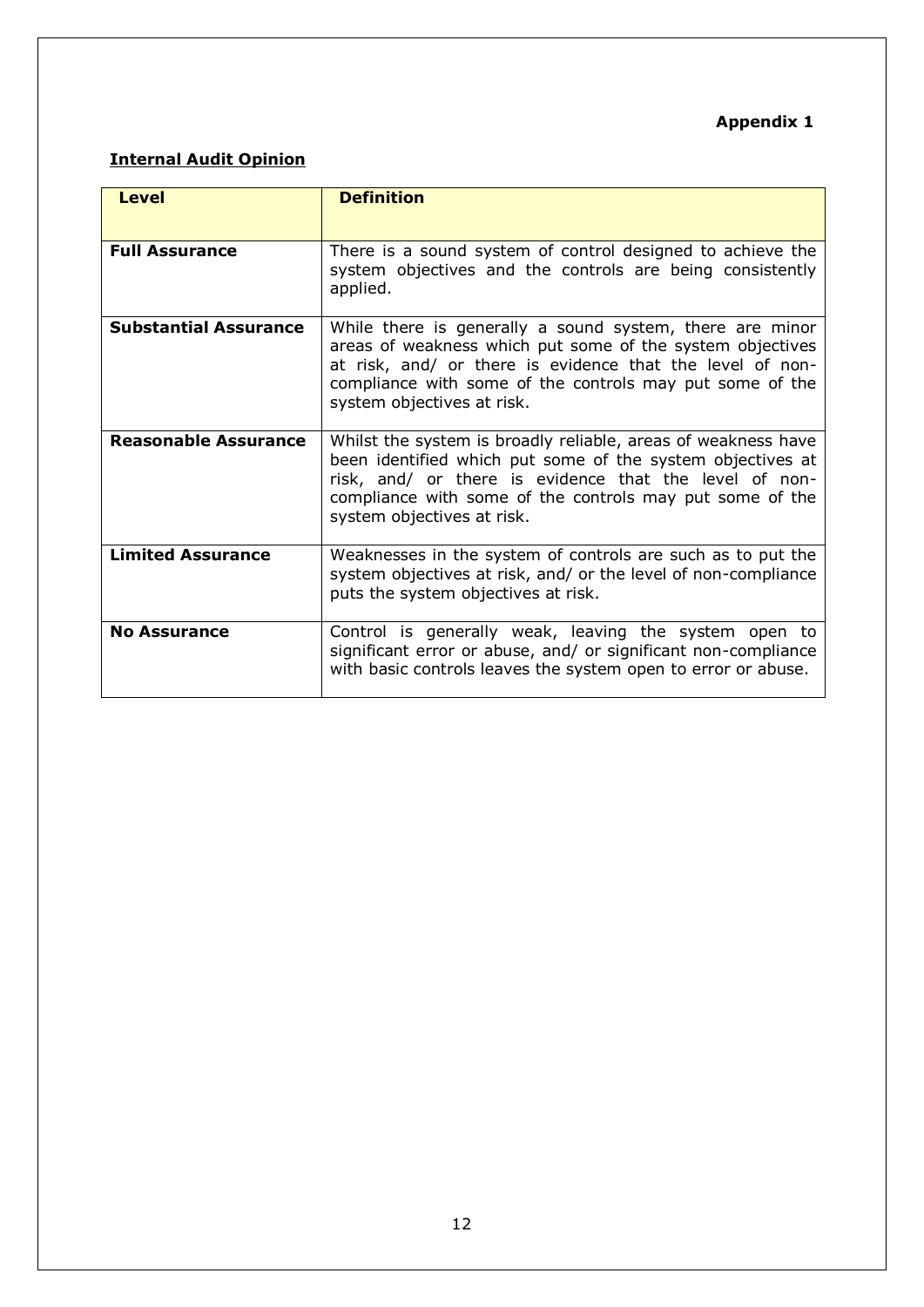#### **Appendix 2 - Asset Management - Target Operating Model - Progress status - As at November 2015**

**CIPFA Property - Asset Management - Target Operating Model**

| $\mathbf{r}$<br>Action | <b>AM-TOM Action Plan - Recommendation</b>                                                                                                                                                | Task owner/<br>Responsible<br><b>Officer</b> | <b>AM - TOM</b><br>Action -<br><b>Current Status</b> |
|------------------------|-------------------------------------------------------------------------------------------------------------------------------------------------------------------------------------------|----------------------------------------------|------------------------------------------------------|
|                        | <b>Actions - Priorities - Finance</b>                                                                                                                                                     |                                              |                                                      |
| 8                      | Continue to work towards understanding the true cost of owning and utilising property and set targets for<br>performance and efficiency.                                                  | DoF                                          | Review                                               |
| 13                     | Provide an IFRS awareness seminar for Property staff                                                                                                                                      | DoF                                          | Complete                                             |
| 31                     | Establish a realistic capital receipt target                                                                                                                                              | DoF                                          | Review                                               |
|                        | <b>Actions - Priorities - CPAM Team</b>                                                                                                                                                   |                                              |                                                      |
| $\overline{2}$         | Establish a structured and resourced approach to working with Services leading to development of Service Asset<br>Management Plans.                                                       | <b>CPAM</b>                                  | Complete                                             |
| 7                      | Provide Member training;<br>Streamline process for declaring property surplus;<br>Review Reports to Members.                                                                              | <b>CPAM</b>                                  | Complete                                             |
| 9                      | Review office accommodation and set against council's wider asset management priorities.                                                                                                  | <b>CPAM</b>                                  | Complete                                             |
| 17                     | Formalise option appraisal and whole life costing approach.                                                                                                                               | <b>CPAM</b>                                  | Complete                                             |
| 18                     | Develop Service Asset Management Plans and weigh all SAMPs against the overall aims, objectives and property<br>strategy of the Council such that a coherent corporate plan is developed. | CPAM                                         | Complete                                             |
| 25                     | Establish a robust process to challenge Services need for property (including use and retention of historic assets) CPAM                                                                  |                                              | Complete                                             |
| 28                     | Develop an up-to-date Asset Management Plan                                                                                                                                               | <b>CPAM</b>                                  | Complete                                             |
| 30                     | Develop a comprehensive property performance management framework and undertake benchmarking with<br>similar organisations.                                                               | <b>CPAM</b>                                  | Review                                               |
|                        | <b>Actions - Priorities - Corporate Property Officer</b>                                                                                                                                  |                                              |                                                      |
| 1                      | Develop high level "Property Strategy"                                                                                                                                                    | CPO (SBk)                                    | Complete                                             |
| 3                      | Coordinate all property budgets at corporate level and prioritise spend to address corporate asset objectives.                                                                            | CPO (SBk)                                    | Review                                               |
| 4                      | Confirm "Director of Development and Infrastructure" as "Corporate Property Officer"                                                                                                      | CPO (SBk)                                    | Review                                               |
| 5                      | Widen remit and role of AMPB to provide a strategic forum for asset management, challenge and coordination                                                                                | CPO (SBk)                                    | Review                                               |
| 6                      | Recruit a minimum of 2 additional "professional" staff to AMT and identify key service representatives to move into<br>a more corporate coordination role                                 | CPO (SBk)                                    | Complete                                             |
| 15                     | Confirm that capital receipts and revenue savings are retained as corporate funds.                                                                                                        | CPO (SBk)                                    | Review                                               |
| 26                     | Ensure property representation on all service and efficiency reviews                                                                                                                      | CPO (SBk)                                    | Review                                               |
|                        | <b>Actions - Priorities - Head of Property</b>                                                                                                                                            |                                              |                                                      |
| 12                     | Specify and procure a new property database linked to finance systems                                                                                                                     | aHoP                                         | Complete                                             |
| 11                     | Carry out a full data audit                                                                                                                                                               | aHoP                                         | Review                                               |
| 14                     | Complete the condition survey, calculate the backlog maintenance costs and target expenditure to address them aHoP                                                                        |                                              | Review                                               |
| 16                     | Review data on H&S performance and risks of all assets                                                                                                                                    | aHoP                                         | Review                                               |
| 19                     | Improve joint working with partners including joint mapping of property assets.                                                                                                           | aHoP                                         | Complete                                             |
| 22                     | Introduce a change management system to ensure consistency between property and finance data systems                                                                                      | aHoP                                         | Review                                               |
| 23                     | Identify and benchmark the backlog maintenance costs and formally report performance in this area.                                                                                        | aHoP                                         | Review                                               |
| 24                     | Complete DDA surveys and develop Access Plans for properties                                                                                                                              | aHoP                                         | Review                                               |
| 27                     | Ensure that Sustainability policies are translated into clear property improvement targets                                                                                                | aHoP                                         | Review                                               |
| 29                     | Ensure complete dataset with computerised management system and performance measures<br>Actions - Priorities - Head of Property Partnerships                                              | aHoP                                         | Review                                               |
| 10                     | Consider centralising the management of the non-operational property portfolio                                                                                                            | HoPP                                         | Review                                               |
|                        | Review all tenanted, non-residential property including evaluation of rate of return and future development                                                                               |                                              |                                                      |
| 21                     | potential.                                                                                                                                                                                | HoPP                                         | Review                                               |
|                        | <b>Actions - Priorities - Head of Policy and Performance</b>                                                                                                                              |                                              |                                                      |
| 20                     | Complete the procedure for transfer of assets to communities and third sector.                                                                                                            | HoPR                                         | Review                                               |
|                        | Legend<br>DI-Corporate Property Asset Manager<br>DI-Corporate Property Owner (DI-Service Director)<br>Finance - Service Director<br>CEX-Head of Policy and Reform                         | <b>CPAM</b><br>CPO (SBk)<br>DoF<br>HoPR      |                                                      |

DI-Acting Head of Property aHoP

DI-Head of Property Partnerships Hope and the control of the control of the control of the control of the control of the control of the control of the control of the control of the control of the control of the control of